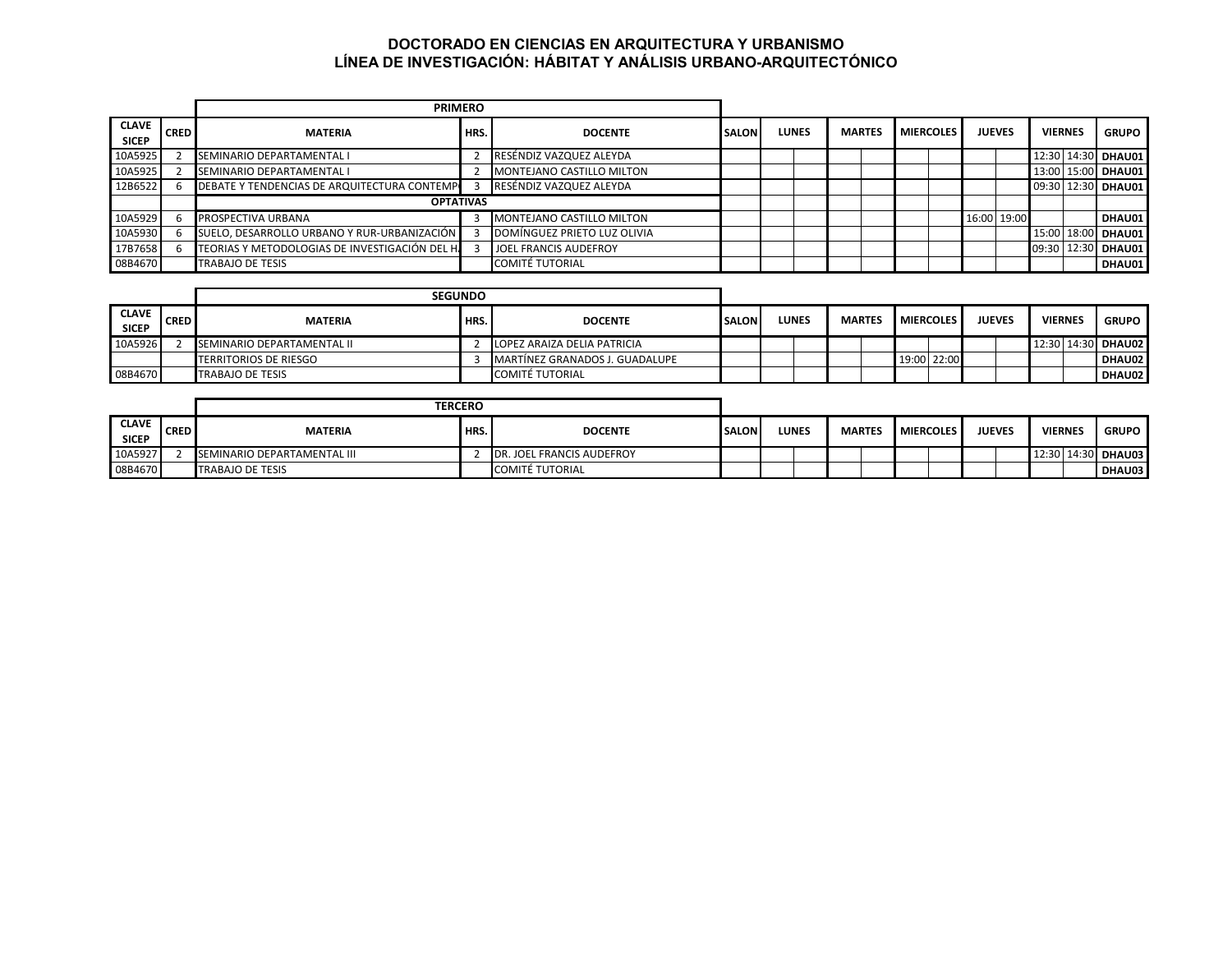## **DOCTORADO EN CIENCIAS EN ARQUITECTURA Y URBANISMO LÍNEA DE INVESTIGACIÓN: ARQUITECTURA SOCIAL Y SUSTENTABLE**

|                              |             | <b>PRIMERO</b>                                     |      |                                     |              |       |               |                  |               |                    |              |
|------------------------------|-------------|----------------------------------------------------|------|-------------------------------------|--------------|-------|---------------|------------------|---------------|--------------------|--------------|
| <b>CLAVE</b><br><b>SICEP</b> | <b>CRED</b> | <b>MATERIA</b>                                     | HRS. | <b>DOCENTE</b>                      | <b>SALON</b> | LUNES | <b>MARTES</b> | <b>MIERCOLES</b> | <b>JUEVES</b> | <b>VIERNES</b>     | <b>GRUPO</b> |
| 10A5925                      |             | <b>SEMINARIO DEPARTAMENTAL I</b>                   |      | TORRES MONTES DE OCA CARLOS ALBERTO |              |       |               |                  |               | 12:30 14:30 DASS01 |              |
| 12B6523                      |             | <b>EDIFICACIONES DE ALTA EFICIENCIA ENERGÉTICA</b> |      | MAYORGA CERVANTES JUAN RAYMUNDO     |              |       | 17:00 20:00   |                  |               |                    | DASS01       |
| 08B4670                      |             | <b>TRABAJO DE TESIS</b>                            |      | COMITÉ TUTORIAL                     |              |       |               |                  |               |                    | DASS01       |

|                              |             |                                   | <b>SEGUNDO</b> |                        |              |              |  |               |  |                    |  |               |                |                    |
|------------------------------|-------------|-----------------------------------|----------------|------------------------|--------------|--------------|--|---------------|--|--------------------|--|---------------|----------------|--------------------|
| <b>CLAVE</b><br><b>SICEP</b> | <b>CRED</b> | <b>MATERIA</b>                    | HRS.           | <b>DOCENTE</b>         | <b>SALON</b> | <b>LUNES</b> |  | <b>MARTES</b> |  | <b>I MIERCOLES</b> |  | <b>JUEVES</b> | <b>VIERNES</b> | <b>GRUPO</b>       |
| 10A5926                      |             | <b>SEMINARIO DEPARTAMENTAL II</b> |                | JIMÉNEZ VACA ALEJANDRO |              |              |  |               |  |                    |  |               |                | 12:30 14:30 DASS02 |
|                              |             | <b>TRABAJO DE TESIS</b>           |                | <b>COMITÉ TUTORIAL</b> |              |              |  |               |  |                    |  |               |                | DASS02             |

|                              |             | <b>TERCERO</b>                                    |      |                                 |              |              |             |               |  |                  |               |                |                    |
|------------------------------|-------------|---------------------------------------------------|------|---------------------------------|--------------|--------------|-------------|---------------|--|------------------|---------------|----------------|--------------------|
| <b>CLAVE</b><br><b>SICEP</b> | <b>CRED</b> | <b>MATERIA</b>                                    | HRS. | <b>DOCENTE</b>                  | <b>SALON</b> | <b>LUNES</b> |             | <b>MARTES</b> |  | <b>MIERCOLES</b> | <b>JUEVES</b> | <b>VIERNES</b> | <b>GRUPO</b>       |
| 10A5927                      |             | <b>SEMINARIO DEPARTAMENTAL III</b>                |      | PASTRANA SALCEDO TARSICIO       |              |              |             |               |  |                  |               |                | 12:30 14:30 DASS03 |
|                              |             | <b>OPTATIVAS</b>                                  |      |                                 |              |              |             |               |  |                  |               |                |                    |
| 10A5934                      |             | ARQUITECTURA SUSTENTABLE: ESCENARIOS ACTUALE      |      | MAYORGA CERVANTES JUAN RAYMUNDO |              |              |             | 15:00 18:00   |  |                  |               |                | DASS03             |
| 10A5933                      |             | INGENIERÍA HISTORICA EN MÉXICO (SIGLOS XVI AL XIX |      | PASTRANA SALCEDO TARSICIO       |              |              | 15:00 18:00 |               |  |                  |               |                | <b>DASS03</b>      |
|                              |             | <b>TRABAJO DE TESIS</b>                           |      | <b>COMITÉ TUTORIAL</b>          |              |              |             |               |  |                  |               |                | <b>DASS03</b>      |